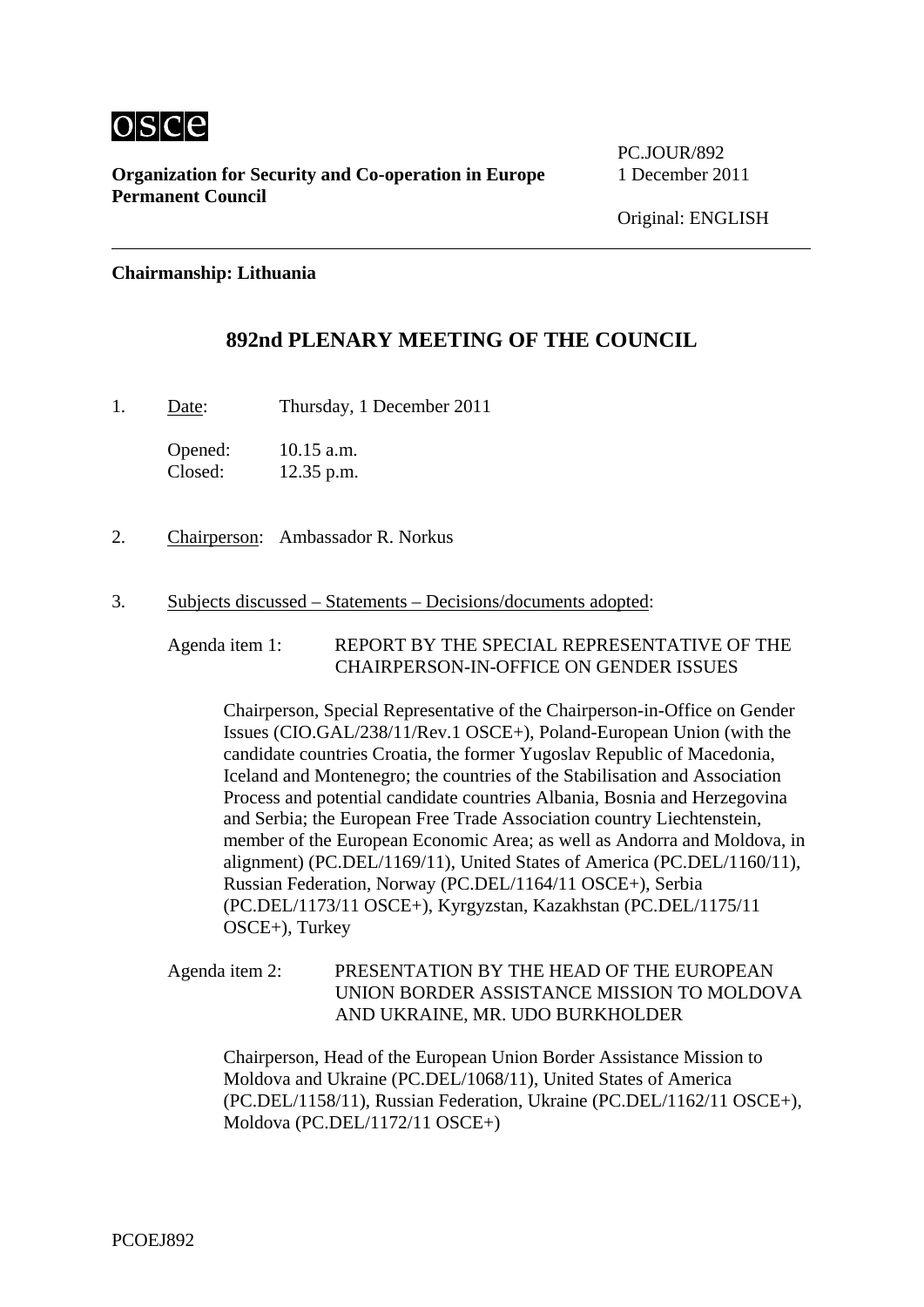## Agenda item 3: REVIEW OF CURRENT ISSUES

- (a) *Tolerance and non-discrimination in the Russian Federation*: Poland-European Union (with the candidate countries Croatia, the former Yugoslav Republic of Macedonia, Iceland and Montenegro; the countries of the Stabilisation and Association Process and potential candidate countries Albania and Bosnia and Herzegovina; as well as the European Free Trade Association country Norway, member of the European Economic Area, in alignment) (PC.DEL/1168/11), United States of America (PC.DEL/1161/11), Switzerland (PC.DEL/1165/11 OSCE+), Holy See (PC.DEL/1167/11 OSCE+), Russian Federation
- (b) *Situation in northern Kosovo*: United States of America (PC.DEL/1157/11), Poland-European Union (with the candidate countries Croatia, the former Yugoslav Republic of Macedonia, Iceland and Montenegro; the country of the Stabilisation and Association Process and potential candidate country Bosnia and Herzegovina; the European Free Trade Association country Norway, member of the European Economic Area; as well as Andorra and Moldova, in alignment) (PC.DEL/1171/11), Switzerland (PC.DEL/1166/11 OSCE+), Albania (PC.DEL/1163/11 OSCE+), Russian Federation, Turkey, Serbia (PC.DEL/1174/11 OSCE+)
- (c) *De facto moratorium on the death penalty in Oregon, United States of America*: Poland-European Union (PC.DEL/1170/11), Switzerland, United States of America (PC.DEL/1158/11)

## Agenda item 4: REPORT ON THE ACTIVITIES OF THE CHAIRPERSON-IN-OFFICE

- (a) *Participation of the Personal Representative of the Chairperson-in-Office on Combating Racism, Xenophobia and Discrimination, also Focusing on Intolerance and Discrimination against Christians and Members of Other Religions in the Conference on Freedom of Faith: the Problem of Discrimination and Persecution against Christians, held in Moscow on 30 November and 1 December 2011*: Chairperson
- (b) *Participation of the Chairperson-in-Office in the renewed official 5+2 talks on the Transdniestrian settlement, held in Vilnius on 30 November and 1 December 2011*: Chairperson
- (c) *Letter from the Chairperson-in-Office to his colleagues sharing his expectations for the upcoming Eighteenth Meeting of the OSCE Ministerial Council, to be held in Vilnius on 6 and 7 December 2011 (CIO.GAL/240/11 OSCE+)*: Chairperson